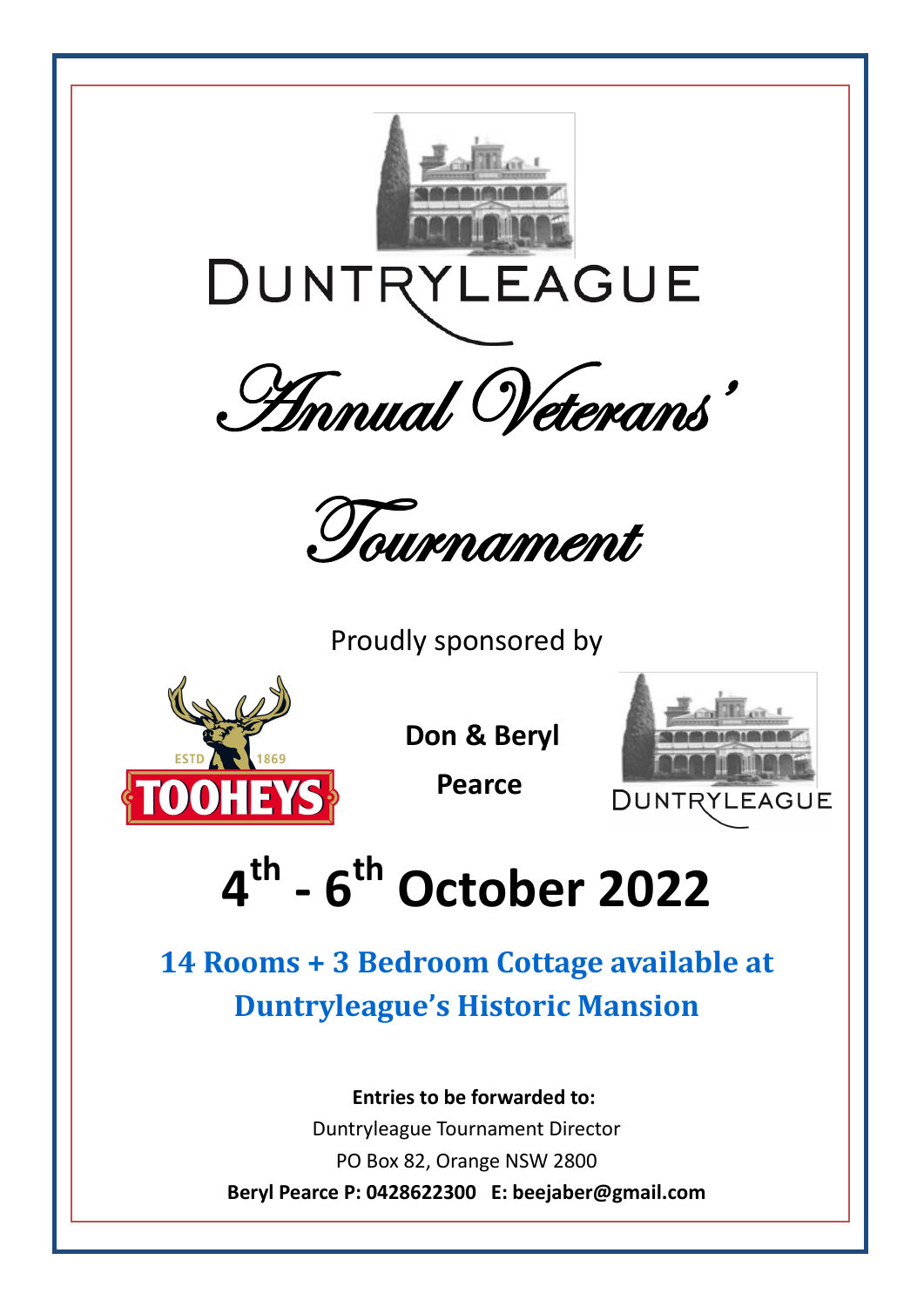

# DUNTRYLEAGUE PROGRAM

### Monday 3rd October 2022

**Registration** 

Meals available at snack bar 3pm - 6pm

# Tuesday 4th October 2022

- **Event 1** 18 Hole Members Stableford in conjunction with Event 5
- **Event 2** 18 Hole Lady Golfers Stableford in conjunction with Event **6 Brennan Room Brasserie Open for Dinner**

### Wednesday 5th October 2022

- **Event 3** 18 Hole Members Stableford in conjunction with Event **5**
- **Event 4** 18 Hole Lady Golfers Stableford in conjunction with Event **6**
- **Event 5** 36 Hole Members Stableford in conjunction with Event **1-3**
- **Event 6** 36 Hole Lady Golfers Stableford in conjunction with Event **2-4**

**Presentation Dinner - 7pm for 7.30pm**

### Thursday 6th October 2022

**Event 7** 18 Hole 4BBB Stableford Medley **Brennan Room Brasserie Open for Dinner**

Woodward Street, Orange NSW 2800

- Ph: 02 6362 3466 │ e: golf@duntryleague.com.au │ www.duntryleague.com.au
	-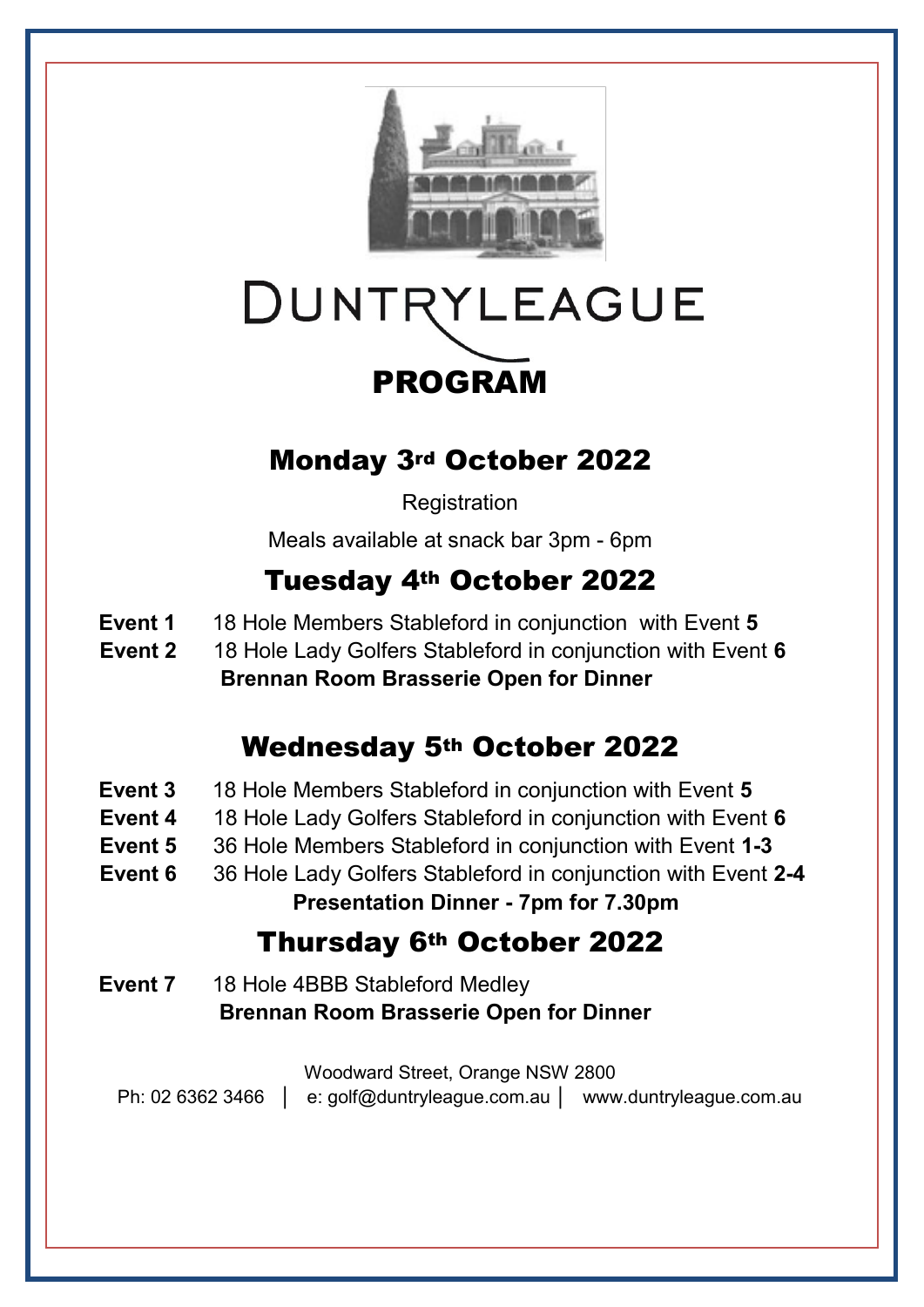

### CONDITIONS OF ENTRY

- 1. All competitors shall have a current Golf Australia Handicap
- 2. Entries close  $23^{\text{rd}}$  September 2022 or when the maximum number has been reached
- 3. The organising committee reserves the right to decline any entry
- 4. Subject to number of entries the committee reserves the right to alter tee times requested. Those affected will be notified of any change.
- 5. Entry fees will not be refunded after the 23<sup>rd</sup> September 2022
- 6. The tournament draw will be displayed on the website on or before Monday 26<sup>th</sup> September 2022

### CONDITIONS OF PLAY

- 1. Events shall be played in accordance with the Rules of Golf in conjunction with local rules
- 2. The maximum handicaps for men and ladies will be 36 & 45 respectively. Handicaps on the day will be as shown on Golf Link
- 3. 36 hole trophies: 1st & 2nd overall, no grades. Winners of 36 hole events will not be eligible to win either of the 18 hole events
- 4. To be eligible to win the 36 hole event players must enter the two days individual play—entries for one day deems the player ineligible to win the 36 hole event. They remain eligible to win a daily event.
- 5. All ties will be decided by the Golf Australia count back system
- 6. Subject to the number of entries, single events may be played in divisions
- 7. Organising committee decisions shall be final

#### GENERAL

#### **Accommodation**

**Duntryleague Guest House The Oriana** 02 6362 3466 02 6362 3066 **Melview Greens Apartments Colour City Caravan Park** 1800 603 191 02 6393 8980

Woodward Street, Orange NSW 2800

Ph: 02 6362 3466 │ e: golf@duntryleague.com.au │ www.duntryleague.com.au